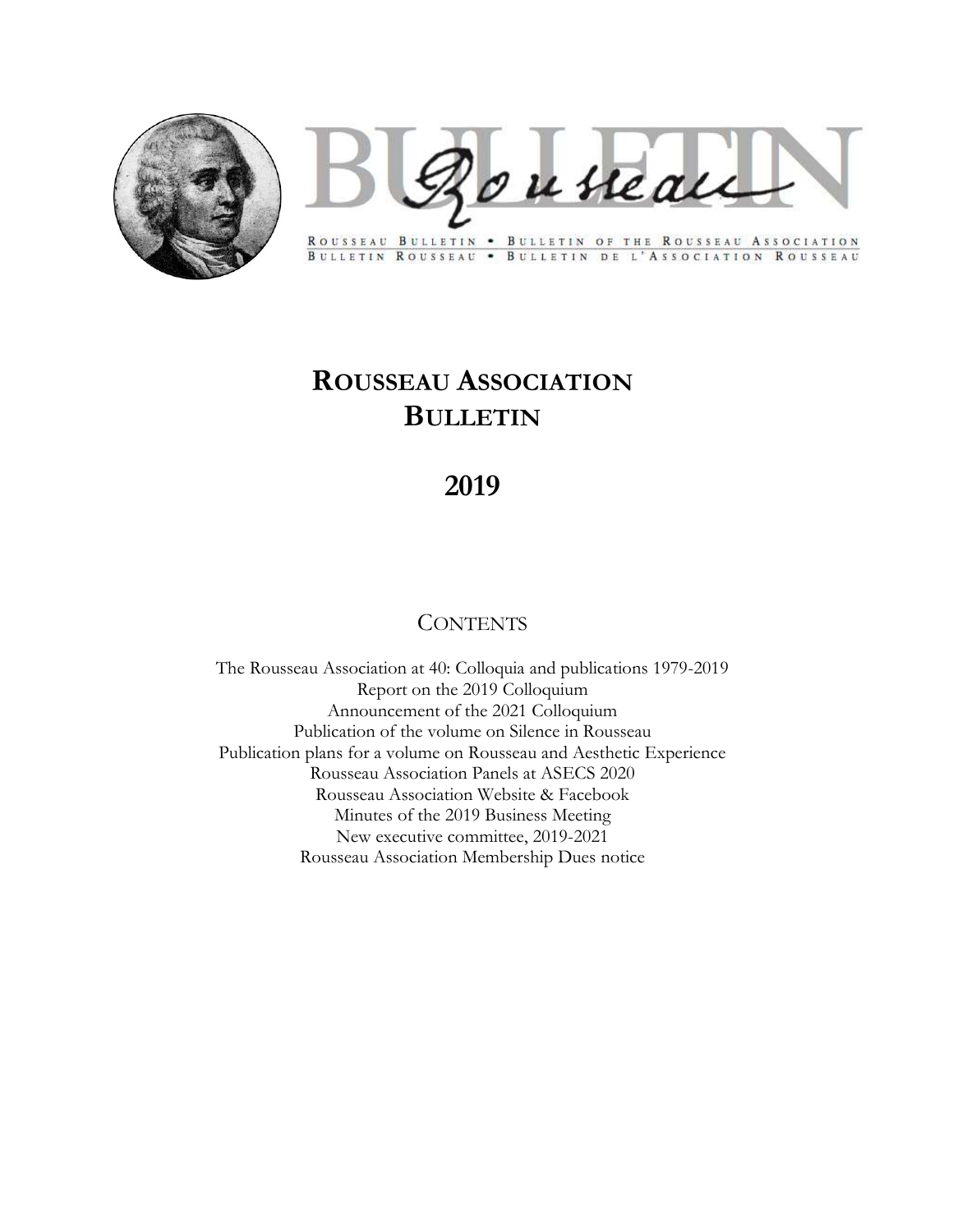## 1979-2019

## 40TH ANNIVERSARY OF THE ROUSSEAU ASSOCIATION

Founded in 1979 the Rousseau Association (originally "Society for Rousseau Studies," then "North American Association for the Study of Jean-Jacques Rousseau") brings together scholars from all disciplines around the study of the works of Jean-Jacques Rousseau. To this end, every other year the Association holds a bilingual and interdisciplinary colloquium devoted to a specific text or question and where all papers are given in plenary sessions. The Association also sponsors a panel at the annual meeting of the American Society for Eighteenth Century Studies.

## 40ÈME ANNIVERSAIRE DE L'ASSOCIATION ROUSSEAU

Fondée en 1979, l'Association Rousseau (à l'origine « Société d'études rousseauistes, » puis « Association Nord-Américaine des Etudes Jean-Jacques Rousseau ») a pour objet de réunir des chercheurs de toutes disciplines travaillant sur l'œuvre de Jean-Jacques Rousseau. A cet effet elle organise tous les deux ans un colloque bilingue et interdisciplinaire consacré à un texte de Rousseau ou à un sujet spécifique où toutes les communications sont présentées en séance plénière. L'Association organise également une session au congrès annuel de la Société américaine d'étude du dix-huitième siècle.

RousseauAssociation.org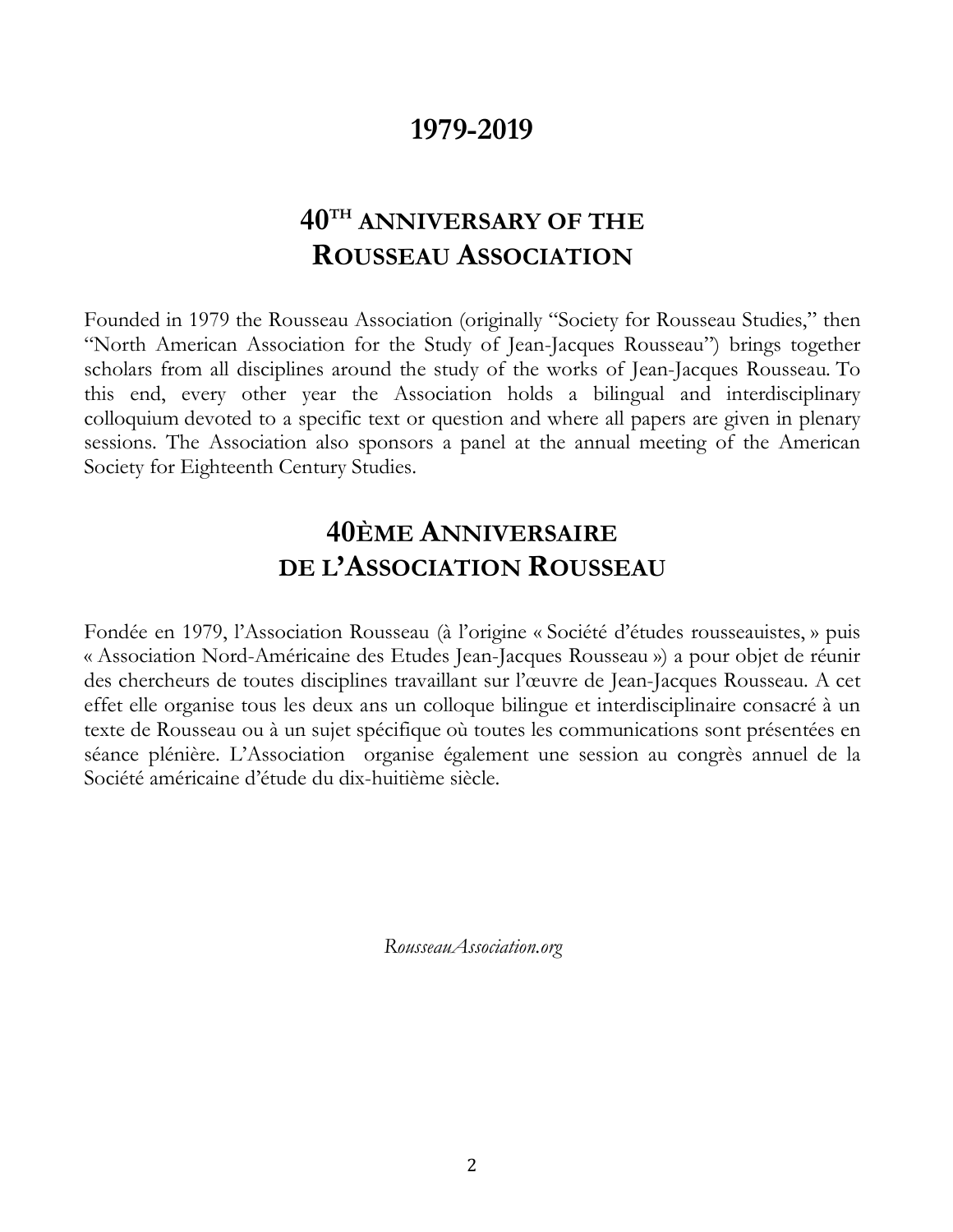# ROUSSEAU ASSOCIATION / ASSOCIATION ROUSSEAU COLLOQUIA / COLLOQUES

- 1979— Les Confessions / The Confessions (Howard CELL), Glassboro, New Jersey, USA.
- 1981— Les écrits politiques mineurs / The Minor Political Works (Aubrey ROSENBERG), Toronto, Ontario, Canada.
- 1983— Emile (Mary CISAR), Northfield, Minnesota, USA.
- 1985— Les Discours / The Discourses (Guy LAFRANCE), Ottawa, Canada.
- 1987— Du Contrat Social / The Social Contract (Hilail GILDIN & Howard CELL), New York, USA.
- 1989— Rousseau et la Révolution / Rousseau and Revolution (Jean ROY), Montréal, Québec, Canada.
- 1991— La Nouvelle Héloïse / The New Heloise (Ourida MOSTEFAI), Boston, Massachusetts, USA.
- 1993— Rousseau et la Critique / Rousseau and Criticism (Jim MACADAM & Lorraine CLARK), Peterborough, Ontario, Canada.
- 1995— Autour de la Lettre à d'Alembert / Rousseau on Arts and Politics (Melissa BUTLER), Wabash, Indiana, USA.
- 1997— Les Dialogues de Rousseau / Rousseau's Dialogues (Philip KNEE & Gérald ALLARD), Laval, Québec, Canada.
- 1999— Rousseau et les Anciens / Rousseau and the Ancients (Ruth GRANT & Philip STEWART), Durham, North Carolina, USA.
- 2001— Musique et Langage chez Rousseau / Rousseau on Music and Language (Claude DAUPHIN), Montréal, Québec, Canada.
- 2003— Rousseau, Voltaire et le fanatisme / Rousseau, Voltaire and Fanaticism (Ourida MOSTEFAI & John T. SCOTT), Oxford, UK.
- 2005— La nature des Rêveries / The Nature of the Reveries (John C. O'NEAL), Clinton, NY, USA.
- 2007— Rousseau & les philosophes / Rousseau & the philosophes (Michael O'DEA), Lyon, France.
- 2009— Fortunes de Rousseau / Rousseau's Legacies (Byron WELLS), Los Angeles, California, USA.
- 2011— Républiques de Rousseau / Rousseau's Republics (Christopher BERTRAM), Bristol, UK.
- 2013— Revisiting Emile / Retour sur Emile (Byron WELLS), Wake Forest, North Carolina, USA.
- 2015— Rousseau & Adam Smith (Craig SMITH), Glasgow, Scotland, UK.
- 2017— Silence, Implicite et Non-Dit chez Rousseau / Silence, The Implicit and the Unspoken in Rousseau (Brigitte WELTMAN-ARON), Gainesville, Florida, USA.
- 2019— Rousseau & Aesthetic Experience / Rousseau & l'expérience esthétique (Jennie NELL & Maria GULLSTAM), Stockholm, Sweden.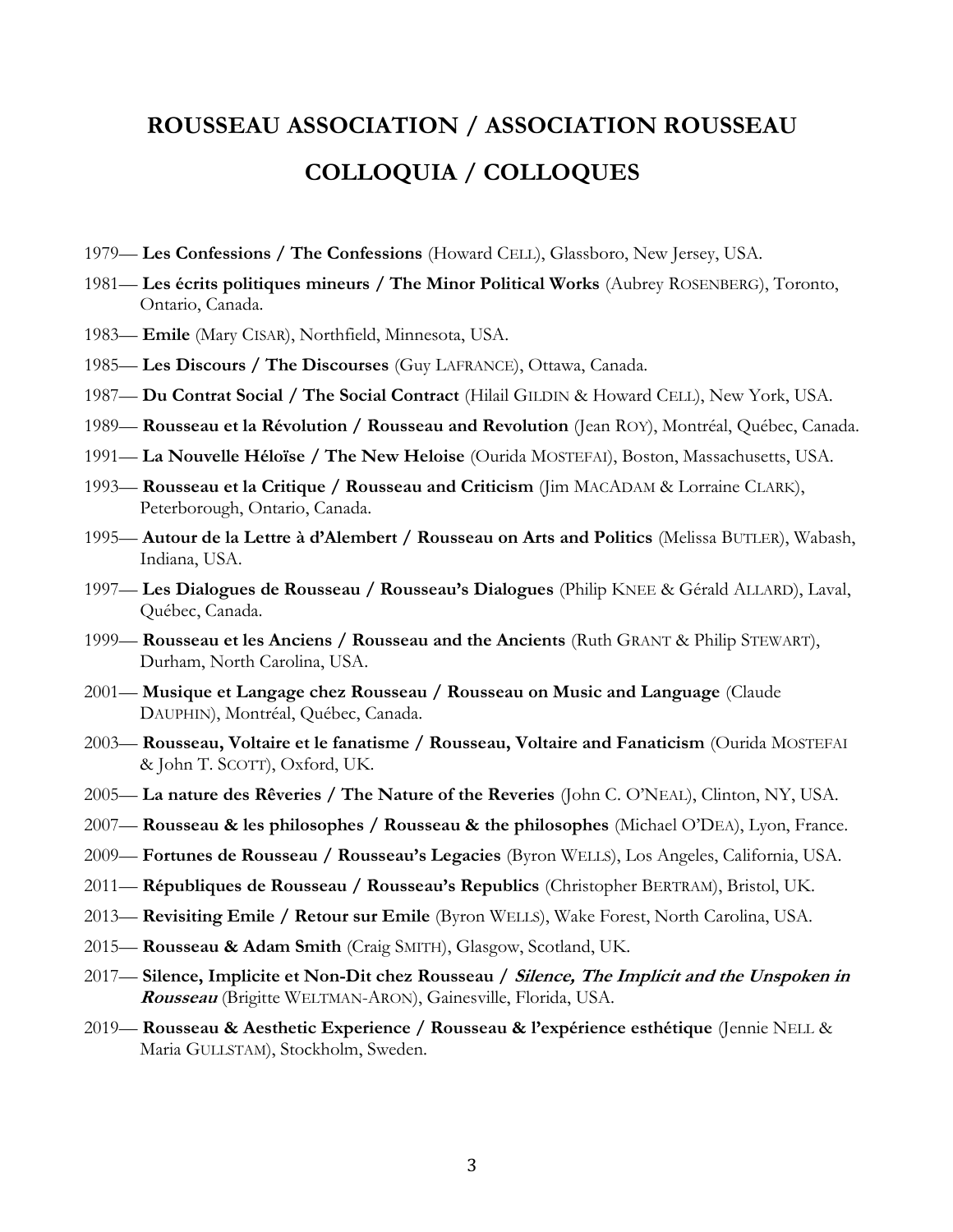### ROUSSEAU ASSOCIATION / ASSOCIATION ROUSSEAU

### PUBLICATIONS

- Rousseau et l'éducation: Études sur l'Émile. Edited by Jean TERRASSE. Sherbrooke, Québec: Naaman, 1984. ISBN 289040322X. on line/ en ligne
- Études sur les "Discours" de Rousseau / Studies on Rousseau's "Discourses." Edited by Jean TERRASSE. Ottawa: Ontario: Pensée libre No. 1, 1988. ISBN 0-9693132-0-9. on line/ en ligne
- Études sur le "Contrat social" / Studies on the "Social Contract." Edited by Guy LAFRANCE. Ottawa: Ontario: Pensée libre No. 2, 1989. ISBN 0-9693132-1-7. on line/ en ligne
- Jean-Jacques Rousseau et la Révolution / Jean-Jacques Rousseau and the Revolution. Edited by Jean ROY. Ottawa: Ontario: Pensée libre No. 3, 1991. ISBN 0-9693132-2-5. on line/ en ligne
- Lectures de "la Nouvelle Héloïse" / Reading "La Nouvelle Héloïse" Today. Edited by Ourida MOSTEFAI. Ottawa: Ontario: Pensée libre No. 4, 1993. ISBN 0-9693132-3-3. on line/ en ligne
- Rousseau et la critique / Rousseau and Criticism. Edited by Lorraine CLARK & Guy LAFRANCE. Ottawa: Ontario: Pensée libre No. 5, 1995. ISBN 0-9693132-4-1. on line/ en ligne
- Rousseau on Arts and Politics: Autour de la "Lettre à d'Alembert." Edited by Melissa BUTLER. Ottawa: Ontario: Pensée libre No. 6, 1997. ISBN 0-9693132-5-X. on line/ en ligne
- Rousseau Juge de Jean-Jacques: Etudes sur les "Dialogues" / Studies on the "Dialogues." Edited by Philip KNEE & Gérald ALLARD. Ottawa: Pensée libre n° 7, 1998. ISBN 0-9693132-6-8. on line/ en ligne Second revised edition / Deuxième édition, revue. Rousseau juge de Jean-Jacques: études sur les dialogues. Edited by Philip KNEE and Gérald ALLARD. Paris: Honoré Champion, 2003. ISBN 9782745310101.
- Rousseau and the Ancients/Rousseau et les Anciens. Edited by Ruth GRANT & Phillip STEWART. Pensée Libre, no. 8, 2001. ISBN 0-9693132-7-6. on line/ en ligne
- Musique et langage chez Rousseau. Edited by Claude DAUPHIN. SVEC, 2004:08. Oxford: Voltaire Foundation, 2004. ISBN 978-0-7294-0846-2
- The Nature of Rousseau's 'Rêveries': physical, human, aesthetic. Edited by John C. O'NEAL. SVEC, 2008:03. Oxford: Voltaire Foundation, 2008. ISBN 978-0-7294-0928-5
- Rousseau and l'Infâme. Religion, Toleration and Fanaticism in the Age of Enlightenment. Edited by Ourida MOSTEFAI and John T. SCOTT. Amsterdam and New York: Rodopi, 2009. ISBN 978- 9042025059
- Rousseau et les philosophes. Edited by Michael O'DEA. SVEC 2010:12. Oxford, Voltaire Foundation, December 2010. ISBN 978-0-7294-1004-5

\*\*\*

Silence, Implicite et Non-Dit chez Rousseau / Silence, The Implicit and the Unspoken in Rousseau. Edited by Brigitte WELTMAN-ARON, Ourida MOSTEFAI & Peter WESTMORELAND. In press.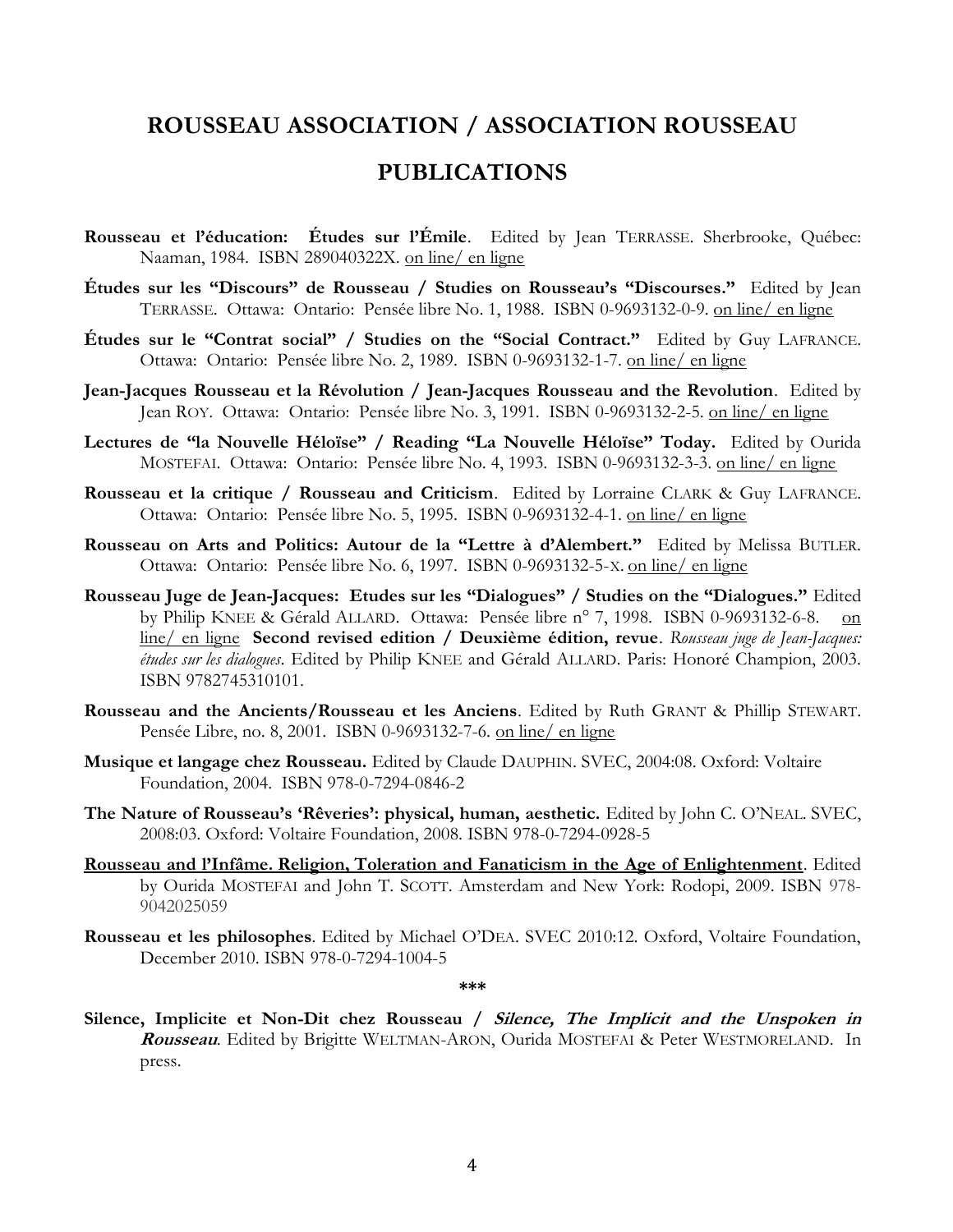#### REPORT ON THE XXIst BIENNIAL COLLOQUIUM OF THE ROUSSEAU ASSOCIATION

Rousseau & Aesthetic Experience: Art-Nature-Politics / Rousseau & l'expérience esthétique: Art-nature-politique The Department of Culture and Aesthetics, Stockholm University (June 6–9, 2019) Kristinehovs Malmgård & Piperska Muren, Stockholm, Sweden

A report by Roland Lysell, Stockholm University

The 21st Biennial Conference of the Rousseau Association convened on Thursday June 6, 2019, at Kristinehovs Malmgård, Södermalm, Stockholm, a manor built in the 1790s. The organizers Jennie Nell, PhD, and Maria Gullstam, doctoral student, provided us with a welcome address before Martin Rueff held his keynote lecture "L'historien et le peintre". Professor Rueff began his lecture by giving a few obituary remarks on the late Jean Starobinski, who died on March 4th, 2019. After the keynote, where Rousseau as a painter of nature and historian of the human heart was emphasized, the organizers informed us thoroughly about Rousseau's music aesthetics and Swedish 18th century music, Bernt Malmros (square piano), Anna Nyhlin (song) and Martin Bagge (song) made the 18th century alive through their skillful musical illustrations. The evening concluded with a historical banquet with Swedish 18th century food, specially selected by the restaurant owners and cooks Anna and Anders Löfgren. Both the Löfgrens and Jennie and Maria succeeded in creating a very special historical Stockholm 18th century ("Gustavian") atmosphere in this carefully restored building through appealing to all our five senses.

On Friday, Saturday and Sunday the lectures were held at the restaurant Piperska Muren, Kungsholmen, Stockholm, a 17th century estate once owned by the family Piper. The lectures were held in Oscarssalen, named after the late 19th and early 20th century Swedish king Oscar II. At Piperska Muren we were served lunches of excellent quality and had well-brewed coffee (the Swedish national beverage) during the intermissions between the lectures.

On Friday June 7 the theme of the day was "The Political Power of Art". Flora Champy, Jason Neidleman, Patrick Cox, Ourida Mostefai, Christopher Kelly, Martin McCallum, James Swenson and Rudy Le Menthéour read papers. Especially Rousseau's ideas of moral conscience ant political imagination were in focus. The last points of the program were a general discussion with a panel chaired by Jennie Nell and a business meeting of the Rousseau Association. In the evening the participants were free to explore the city of Stockholm on their own.

On Saturday June 8 the theme was "The Work of Art; Creation, Imitation and Reception". Christophe Martin, Brigitte Weltman-Aron, Trip McCrossin, Jacqueline Waeber, Nathan Martin, Martin Stern and Pierre Saint-Amand read papers before lunch. Many speakers emphasized Rousseau's aesthetic imagination and some of them concentrated on his musical work and ideas. After lunch we first had a general discussion with a panel chaired by Maria Gullstam. After the discussion we went by chartered coach to the Ulriksdal Palace Theatre "Confidencen," a rococo theatre close to the royal palace of Ulriksdal, a theatre designed by the well-known 18th century architect Carl Fredrik Adelcrantz, but forgotten after the death of king Gustaf III in 1792. It was rediscovered and revived by the opera singer Kjerstin Dellert in the 1970s and 1980s. Fredrik Forslund (CEO of the theatre) had prepared an introduction to the theatre and Willmar Sauter, professor of theatre studies at Stockholm University, Maria Gullstam and Petra Dotlacilová made a thorough presentation of their research project "Performing Premodernity."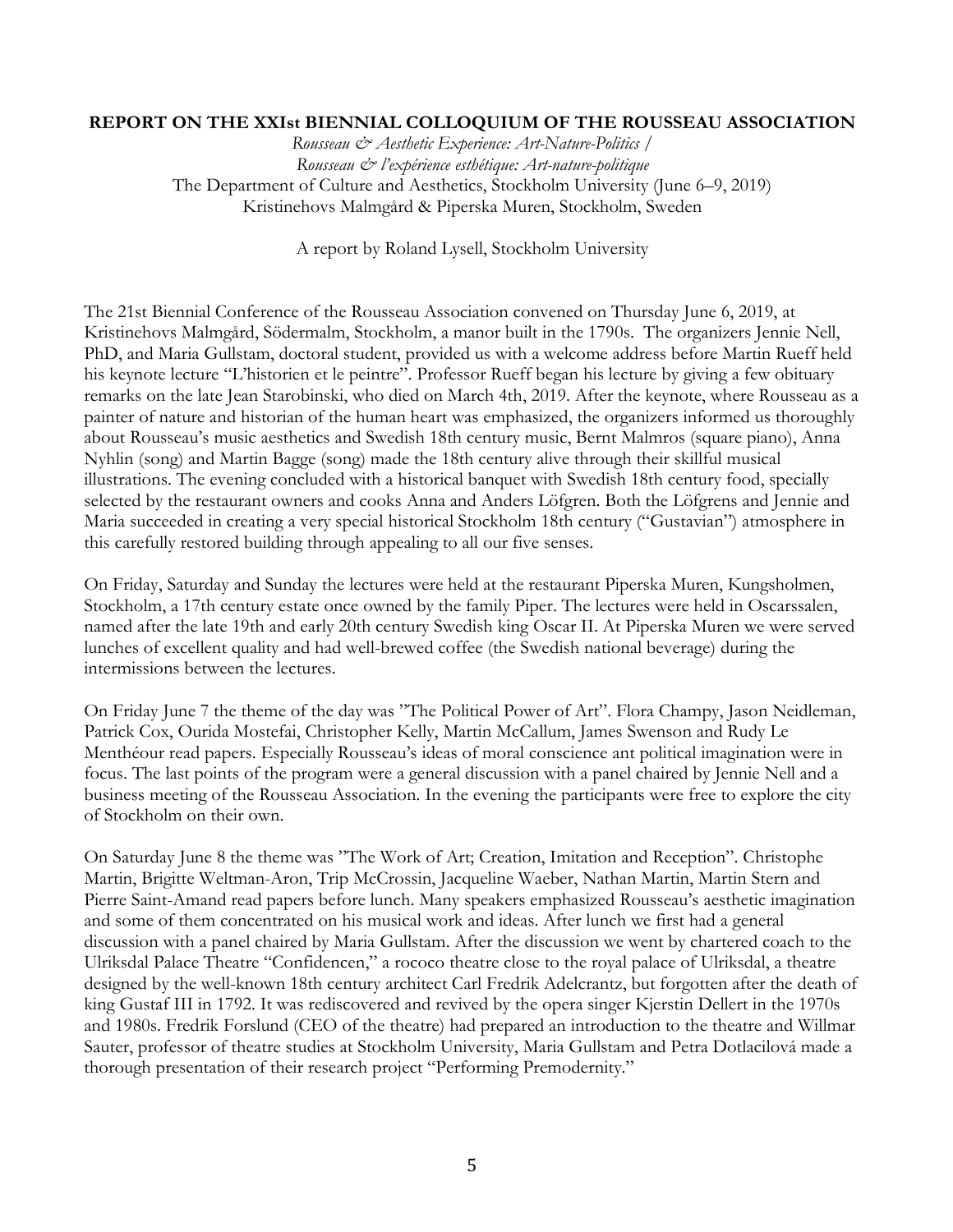In the evening we attended to a historical theatre performance: "Rousseau's lyrical scenes." Consisting in Rousseau' musical fragment *Pygmalion* (text: Rousseau, music: Rousseau and Horace Coignet) performed by the singers Joao Luís Paixao and Laila Cathleen Neuman and directed by Mark Tatlow, followed by Rousseau's drama Le Devin du Village, also under the direction of Mark Tatlow. Four dancers, another singer and a choir joined Paixao and Neuman. The performance was a coproduction between Performing Premodernity, Confidencen and The Baroque Orchestra of Drottningholm.

On Sunday June 9 the theme was "The Nature in Art and Art in Nature". John T. Scott, Daniel Dumouchel, Zev Trachtenberg, Ya Du, Carole Martin, Jean-Luc Guichet, Celia Abele and Diana Moore read papers. The concept of Nature in Les Rêveries du promeneur solitaire and Elysium as a second nature were touched upon in most lectures. The Swiss ambassador in Sweden Dr. Christian Schoenenberger joined us for lunch. After lunch a general discussion of the theme of the day led by a panel and chaired by Ourida Mostefai was held.

A wonderful chartered boat trip on Lake Mälaren in the late summer afternoon after the discussion made the isles on which the city of Stockholm is built familiar to our foreign guests. The goal of the round trip was the peninsula of Djurgården where a luxuriant conference banquet was held at the restaurant Hasselbacken, an extremely famous Stockholm restaurant having its origin in the second half of the 19th century.

The participants of the conference all showed an impressive knowledge of Rousseau, and the texts and music of the author were the focus of all the lectures and remained in the centre of the discussions. But Jennie Nell and Maria Gullstam also made the conference into something much more than a first-class academic conference, namely a memorable cultural event. We were carefully introduced into the atmosphere of late 18<sup>th</sup>-century Stockholm life through scenic adventures and specially designed excellent food. All the international guests had the opportunity of getting acquainted with the city of Stockholm in summer with its many verdant isles and parks, its historical buildings and the warm sunny days and short nights in June.

#### ANNOUNCEMENT OF THE 2021 COLLOQUIUM IN ANN ARBOR, MICHIGAN

We are delighted to announce that we will meet at the University of Michigan, Ann Arbor for the 22<sup>nd</sup> Biennial Colloquium of the Rousseau Association in 2021. The exact dates will be confirmed soon. Nathan Martin has proposed the topic of "Rousseau's Essay on the Origins of Language/L'Essai sur l'origine des langues de Rousseau." We thank Nathan for his proposal and look forward to the colloquium!

#### PUBLICATION OF THE VOLUME ON SILENCE IN ROUSSEAU

Silence, Implicite et Non-Dit chez Rousseau / Silence, The Implicit and the Unspoken in Rousseau, edited by Brigitte WELTMAN-ARON, Ourida MOSTEFAI & Peter WESTMORELAND is currently in press at Brill (Leiden). The projected date of publication is March 2020. The volume examines multifaceted considerations of the effects of silence, which can be praised or denounced, in Rousseau's thought. All Rousseau members whose membership is current will receive a copy of the volume. Information on paying dues is found at the end of this Bulletin.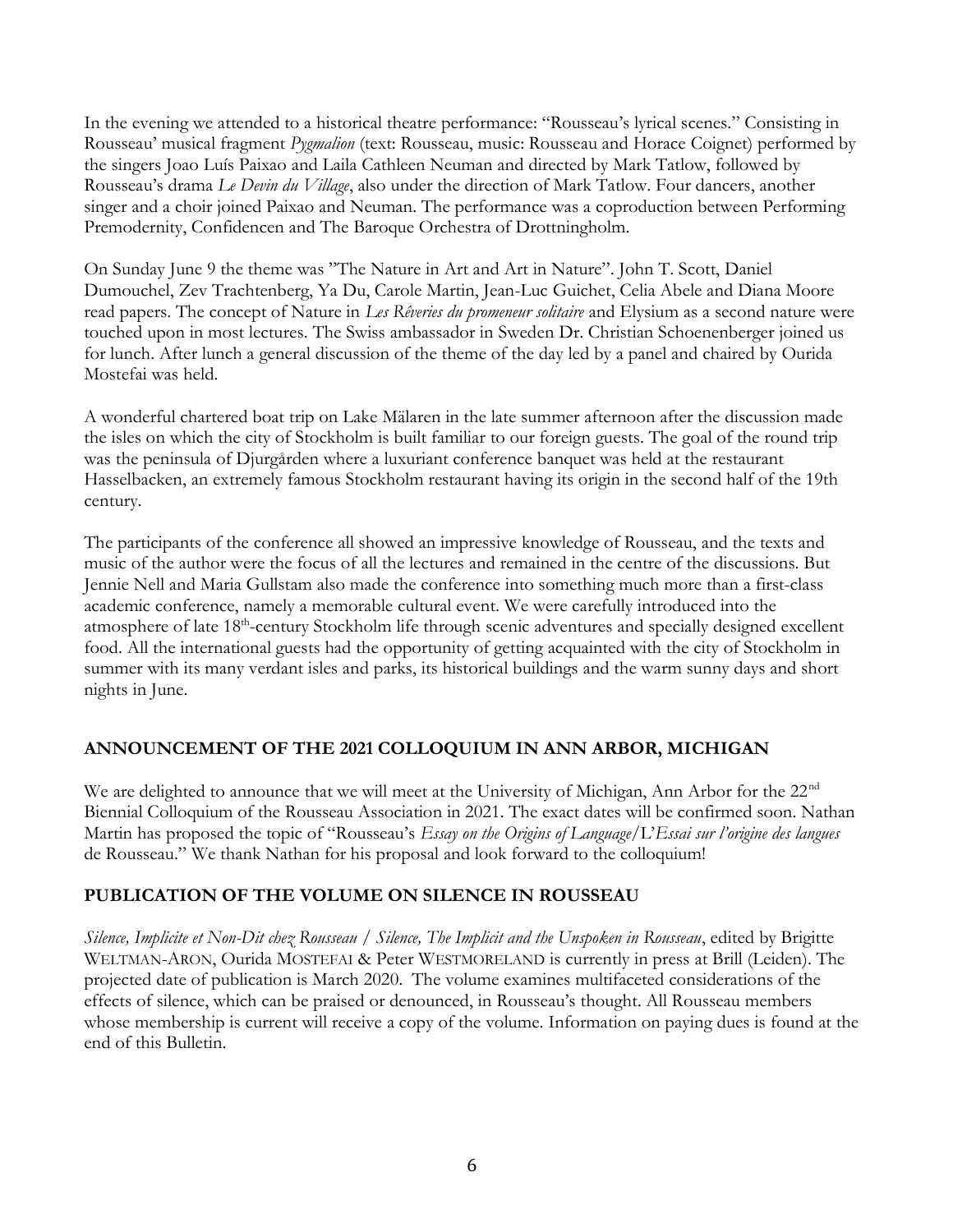#### PUBLICATION PLANS FOR A VOLUME ON ROUSSEAU AND AESTHETIC EXPERIENCE

Information regarding a possible publication as a follow-up to the 2019 colloquium will be issued later this year by Jennie Nell and Maria Gullstam.

#### ROUSSEAU ASSOCIATION PANELS AT THE 2020 ASECS CONFERENCE

The Association will be hosting a panel at the next meeting of the American Society for Eighteenth-Century Studies (ASECS) to be held in St. Louis, Missouri, March 19-21, 2020. Chaired by Brigitte Weltman-Aron, this panel will be devoted to "The Strange, the Stranger, the Foreigner in Rousseau/L'étrange, l'étranger chez Rousseau," and will feature presentations by Johanna Lenne-Cornuez, Flora Champy, Rudy Le Menthéour, and Nathan Martin.

#### ROUSSEAU ASSOCIATION WEBSITE & Facebook

We thank Michael O'Dea for organizing and supervising the website and Facebook on behalf of the Association. He will be replaced this year by Adam Schoene (website) and by Masano Yamashita (Facebook). The migration of the website is under way, but it can currently be accessed at: https://rousseauassociation.msh-lse.fr/default.htm

#### MINUTES OF THE 2019 BUSINESS MEETING/REUNION DU BUREAU Stockholm University, June 7, 2019

#### In attendance:

| Patrick Cox      | Trip McCrossin        | Carole Martin      |
|------------------|-----------------------|--------------------|
| Jacqueline Weber | Martin McCallum       | Jean-Luc Guichet   |
| John T. Scott    | Daniel Dumouchel      | Rudy Le Mentheour  |
| James Swenson    | Celia Abele           | Flora Champy       |
| Adam Burgos      | Christopher Kelly     | Pierre Saint-Amand |
| Gemma Tidman     | Pamela Gay-White      | Zev Trachtenberg   |
| Nathan Martin    | Brigitte Weltman-Aron | Ourida Mostefai    |
| Jason Neidleman  |                       |                    |

Ourida called the meeting to order at at 4:35 on June 7, 2019.

#### 1. Approval of the Minutes of the 2017 Business Meeting in Gainesville, Florida The minutes were unanimously approved.

#### 2. President's Report

Ourida acknowledged and commemorated the 40<sup>th</sup> anniversary of the Association. There have been 21 colloquia of the Rousseau Association, 10 in the United States, six in Canada and five in Europe (including the UK).

In 1984, the Association began publishing proceedings of the colloquia. Sometimes we have published proceedings, and other times we have not. There have also been regular Rousseau Association panels at the ASECS conference.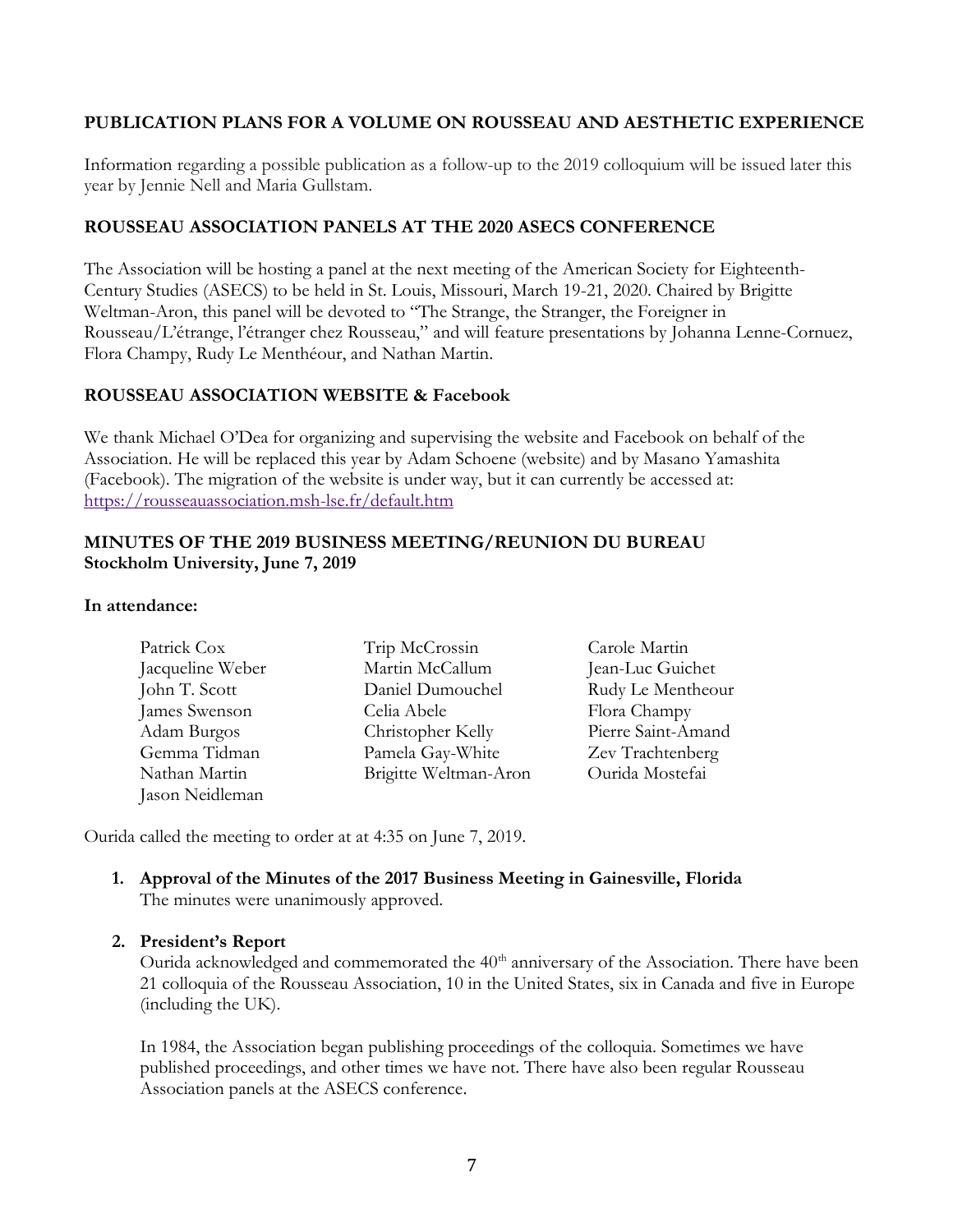We want to pay homage to Jean Starobinski in conjunction with the Société Jean-Jacques Rousseau in Geneva. Ourida will send a condolence note to the Starobinski family on behalf of the Association.

There are many associations dedicated to Rousseau, and Ourida suggests that we coordinate with them.

The Pensée Libre volumes of the Rousseau Association were digitized several years ago thanks to the work of Zev Trachtenberg and are all available online on the Association website.

#### 3. Treasurer's Report (Jason Neidleman)

The account balance as of June, 2019 is \$7,956.67. The last major expense was the purchase and distribution to members of the Michael O'Dea, Maria Gullstam volume Rousseau on Stage for the sum of \$5,250. Membership (generously tallied) sits at 154.

| BALANCE as of 3 June 2017:         | \$11,811.57 |            |
|------------------------------------|-------------|------------|
| <b>EXPENSES:</b>                   |             |            |
| Purchase & distribution of Volume: | \$5,250.00  |            |
| Website Domain fees:               | \$75.98     |            |
| INCOME:                            |             |            |
| Members Dues                       |             | \$1,471.08 |
| <b>BALANCE as of June 2019:</b>    |             | \$7,956.67 |

#### 4. Report on the publication plans for the Volume on *Silence, Implicite et Non-Dit chez* Rousseau / Silence, the Implicit and the Unspoken in Rousseau (Brigitte Weltman-Aron)

The publication date will be in 2020. Brill will publish the volume. It was a challenge to find a publisher open to bilingual publications. Brigitte, Ourida, and Peter Westmoreland (the co-editors) will be in touch in the coming month.

#### 5. Proposal for the 2021 Colloquium (Nathan Martin)

Ourida solicited proposals for the 2023 and 2025.

Nathan proposed that this would be a good time to revisit the *Essay on the Origin of Languages*. He proposed that the Association hold the next colloquium on the Essay in Ann Arbor, Michigan.

The following discussion ensued: Zev: Will we hold the ASECS panel on the same topic? Ourida: Yes, in 2021. Zev: Will the music program at U Michigan be involved? Nathan: I can't promise, but we will try to organize a small performance. James Swenson: The concentration on single volume is one of the great successes of the Association. John Scott: An advantage of this particular text is that it will attract people across a range of disciplines.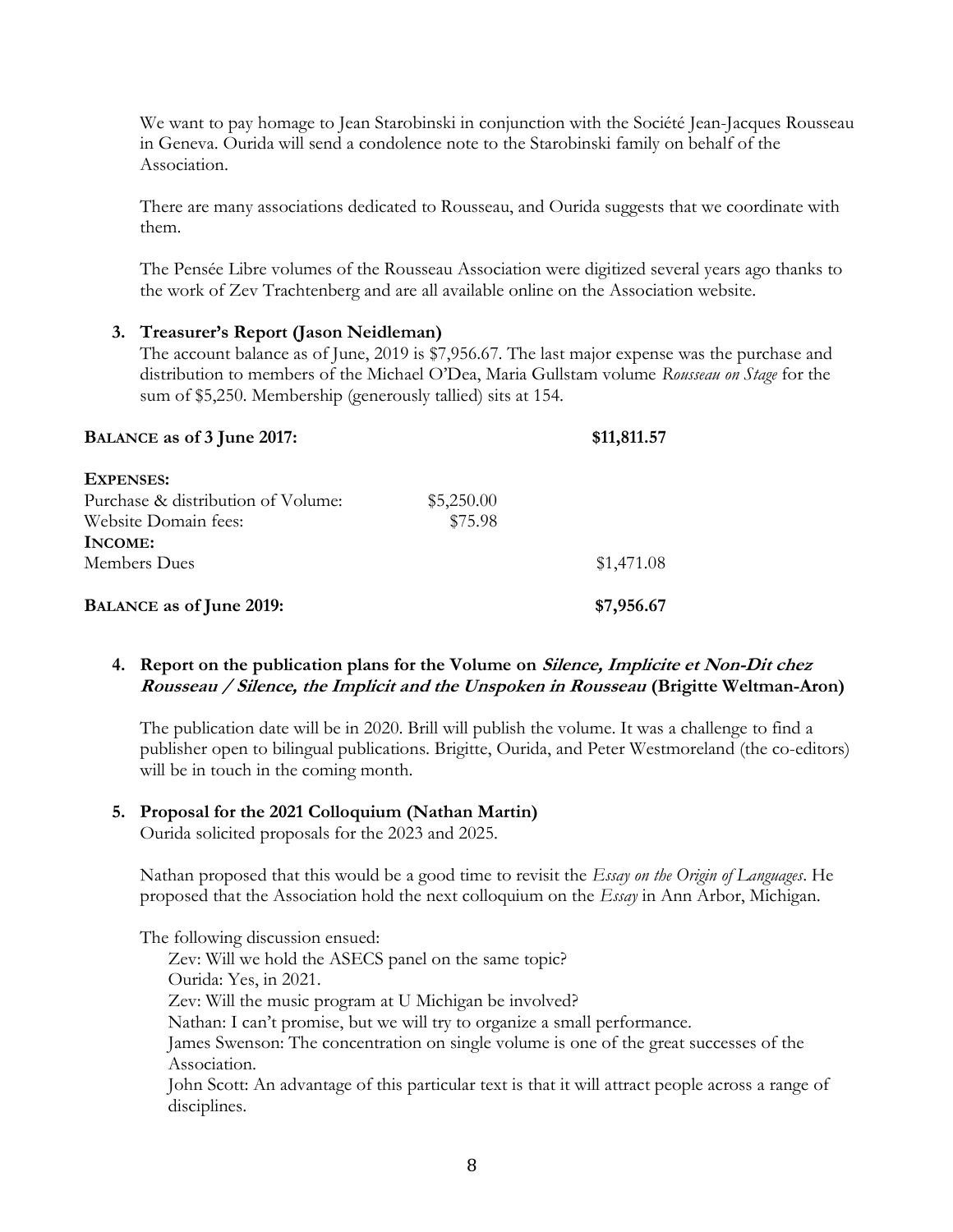Ourida: Conferences on one text are amazing. When we experimented with the Dialogues, it was no impediment to participation across a range of disciplines.

Nathan's proposal passed unanimously.

Nathan indicated that the colloquium will most likely be held in May.

- 6. Affiliate Society Business: 2019 ASECS Session (Brigitte Weltman-Aron) Brigitte proposed the topic of the foreigner or stranger in Rousseau. The CFP will come out in June. Brigitte Weltman-Aron will be chairing.
- 7. Discussion of Plans for website migration, domain names registration and Facebook The website can be accessed via Rousseauassociation.org or Rousseauassociation.com.

Masano Yamashita will take over Facebook from Michael O'Dea and Adam Schoene will take over the website.

Jason requested that members post to Facebook news of their activities, activities of their friends and colleagues, as well as news or updates on Rousseau.

#### 8. Nominations and elections of Officers for 2019-2021

Officers are elected or re-elected every two years.

Rudy proposed the following slate: President; Brigitte Weltman-Aron Vice President: Masano Yamashita Secretary/Treasurer: Jason Neidleman Colloquium director: Nathan Martin Webmaster: Adam Schoene

Board Members: Flora Champy Ourida Mostefai John T. Scott James Swenson Zev Trachtenberg

The following discussion ensued:

Pierre Saint-Amand: What is the difference between the board and the officers? Brigitte: One entity, one executive committee, but some are officers and some are not. Gemma: How often does the Association meet? Ourida: We meet every two years for sure, but we attend different professional associations. It is possible to meet at disciplinary associations. All of the main decisions are made at the business meeting. Rudy: What is the function of the VP? Future president? Ourida: To be incorporated we had to have a VP. Ourida: We try to balance between the different disciplines on the board and the officers. No discipline has special status.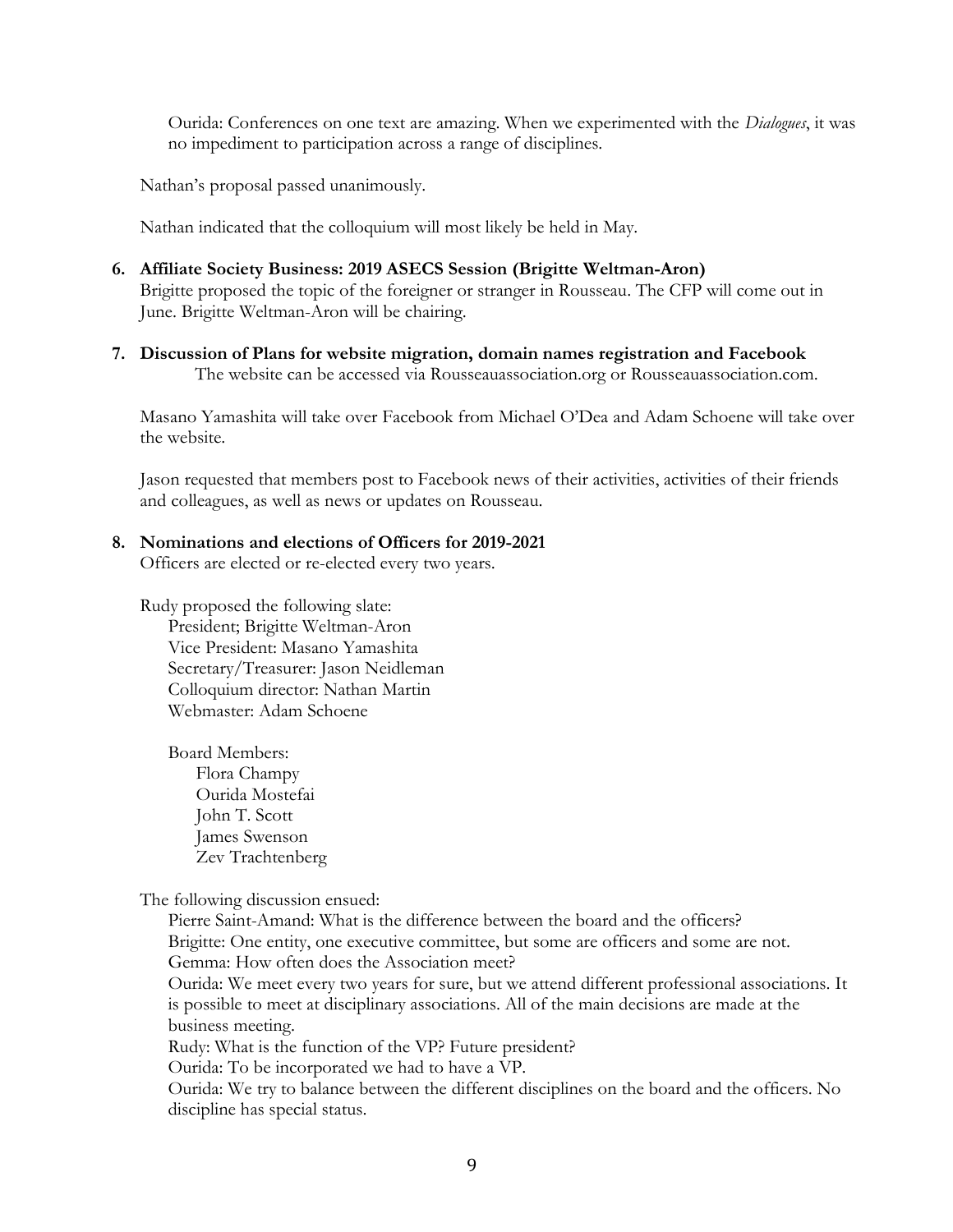The proposed slate of candidates was unanimously elected.

#### 9. Other Business

Ourida: There is a threat to the Jean-Jacques Rousseau Park at Ermenonville. Michael O'Dea suggested that the Association voice opposition to any threat to the Park. Jason thanked the outgoing officers, Ourida Mostefai and Michael O'Dea.

The meeting was adjourned at 5:17. Submitted by Jason Neidleman.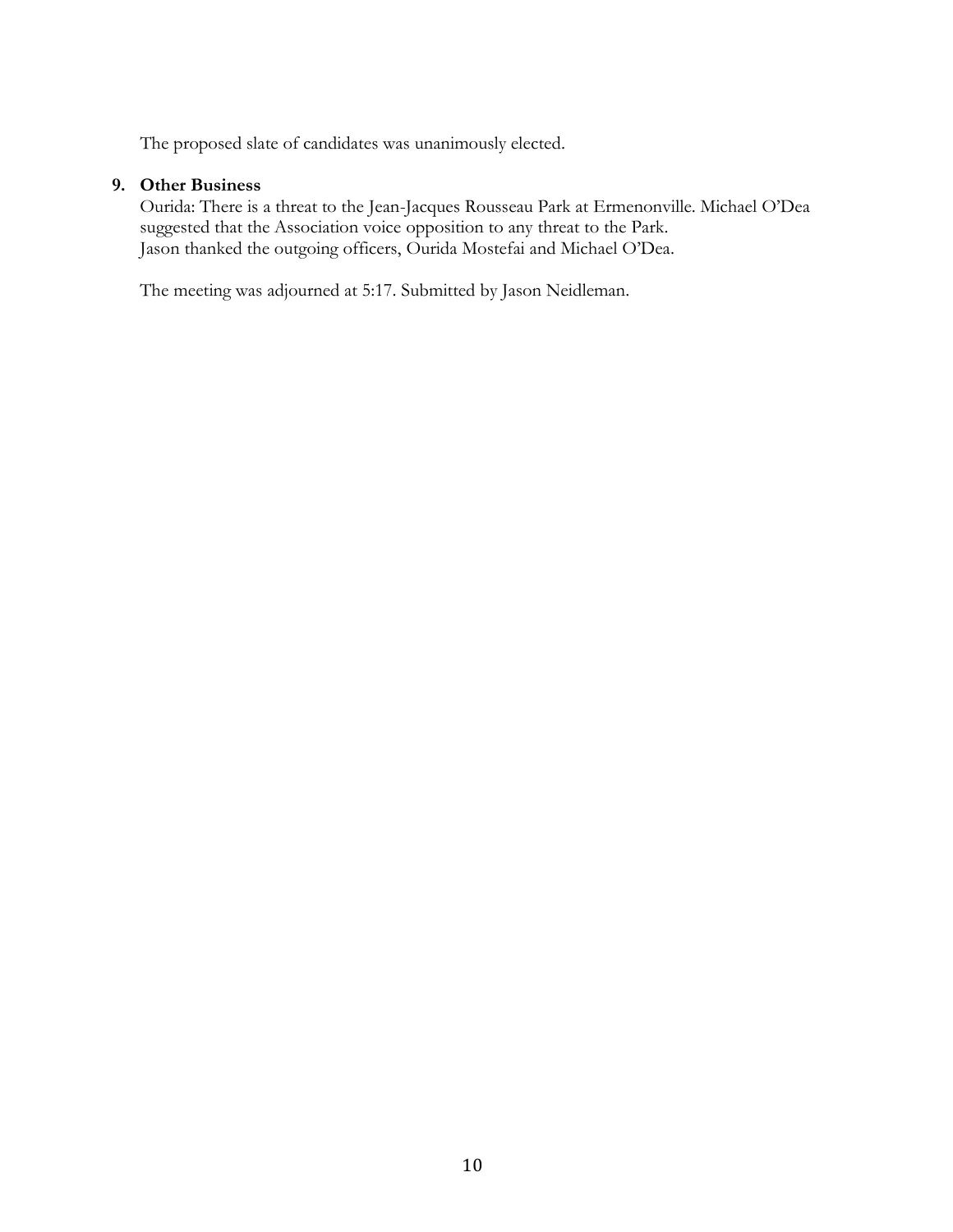#### ROUSSEAU ASSOCIATION / ASSOCIATION ROUSSEAU

#### Executive Committee / Bureau

#### (2019-2021)

#### PRESIDENT / PRESIDENTESEP Brigitte Weltman-Aron, University of Florida, USA

#### VICE-PRESIDENT / VICE-PRESIDENTE

Masano Yamashita, University of Colorado Boulder, USA

#### SECRETARY-TREASURER / SECRETAIRE ET TRESORIER

Jason Neidleman, University of La Verne, USA FTER<br>!SEP! COLLOQUIUM DIRECTOR / DIRECTEUR DU COLLOQUE Nathan Martin, University of Michigan, USA  $SEP$ WEBMASTER / WEBMESTRE Adam Schoene, Cornell University, USA

#### BOARD MEMBERS / MEMBRES DU BUREAU

- Flora Champy, Princeton University, USA
- Ourida Mostefai, Brown University, USA
- $\bullet$  John T. Scott, University of California, Davis, USA
- James Swenson, Rutgers University, USA
- Zev Trachtenberg, University of Oklahoma, USA